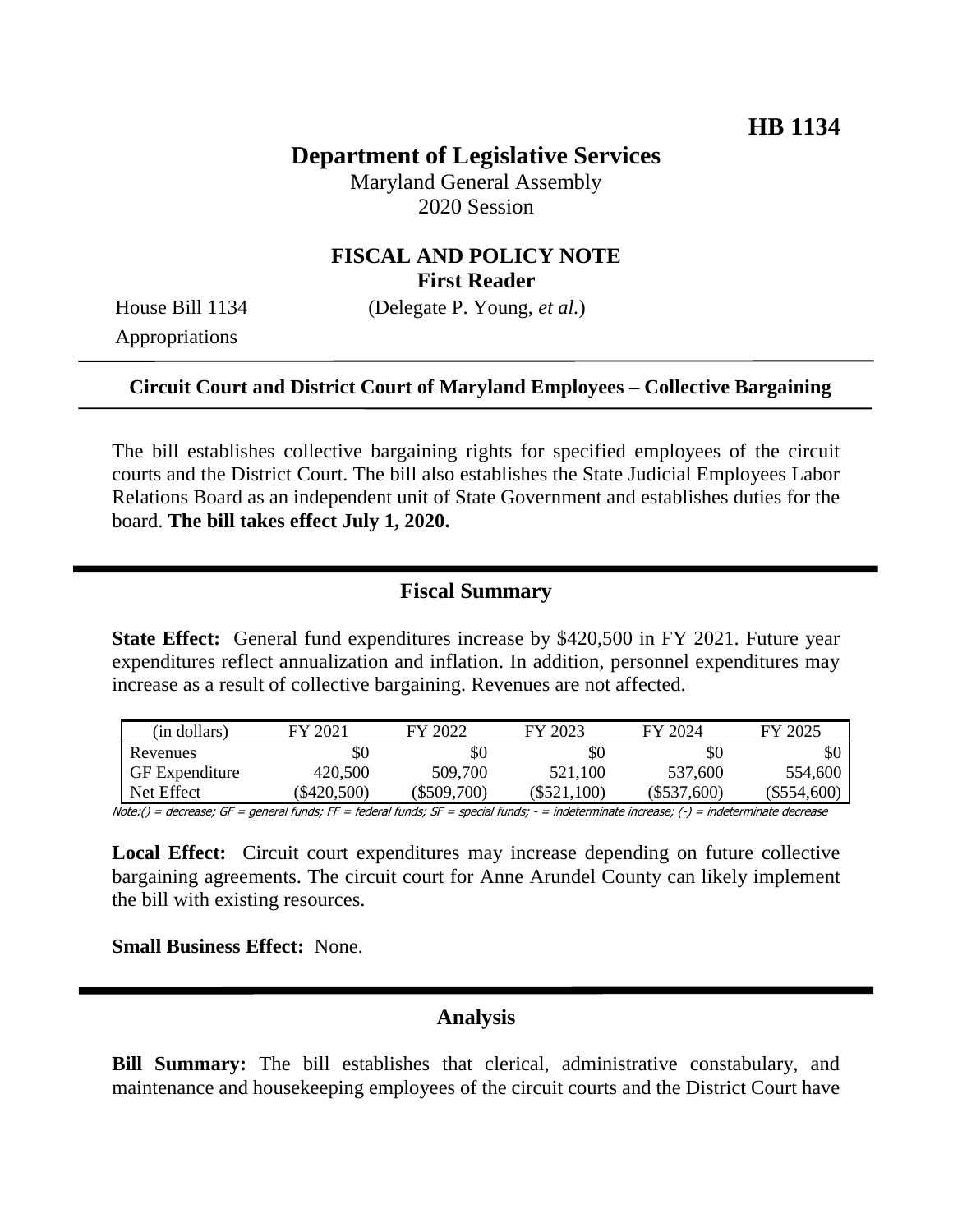the right to (1) self organization; (2) bargain collectively through an employee organization that is an exclusive representative of the employees' own choosing; and (3) engage in, or refrain from engaging in, other concerted activities for the purpose of collective bargaining or mutual aid or protection.

The bill establishes membership requirements for the State Judicial Employees Labor Relations Board and procedures for filling vacancies and the removal of members. The board must elect a chair from among its members. The term of a member is five years. The bill establishes expiration dates for the terms of the initial members of the board. Board members are entitled to compensation provided in the State budget and reimbursement for expenses. The board must appoint an executive director, who is responsible to and serves at the pleasure of the board. The executive director is entitled to the salary provided in the State budget and may hire any necessary staff. With approval of the board, the executive director may employ professional consultants.

The board is responsible for administering and enforcing provisions relating to collective bargaining and must recognize one statewide bargaining unit comprising all clerical, administrative constabulary, and maintenance and housekeeping employees of the circuit courts and the District Court. The board must adopt regulations that establish guidelines for establishing a bargaining unit that take into consideration specified items, including the desires of the employees involved; the wages, hours, and other working conditions of the employees involved; and the administrative structures of the District Court as an employer. The regulations must also establish procedures that are consistent with specified requirements in the State Personnel and Pensions Article for the determination of questions relating to representation.

The board must (1) investigate and take appropriate action in response to complaints of unfair labor practices and lockouts; (2) investigate any alleged violations relating to the bill's provisions or associated regulations; and (3) investigate any other relevant matter. The board may hold a hearing in accordance with the Administrative Procedure Act whenever necessary for a fair determination of any related issue or complaint. If a person fails to comply with an order issued by the board, a person aggrieved, a member of the board, or the board in its own name may petition the circuit court for Anne Arundel County to order the person to comply with the board's order. The board may not be required to post bond.

All employees covered by the bill are subject to statutory provisions regarding the rights of employees, prohibitions against engaging in any strike, and the authority for an employee organization to petition the circuit court for appropriate relief, including injunction, in specified circumstances. The District Court, the Chief Judge of the District Court, and the Administrative Office of the Courts are subject to statutory provisions which (1) give the State various rights involving employee decisions and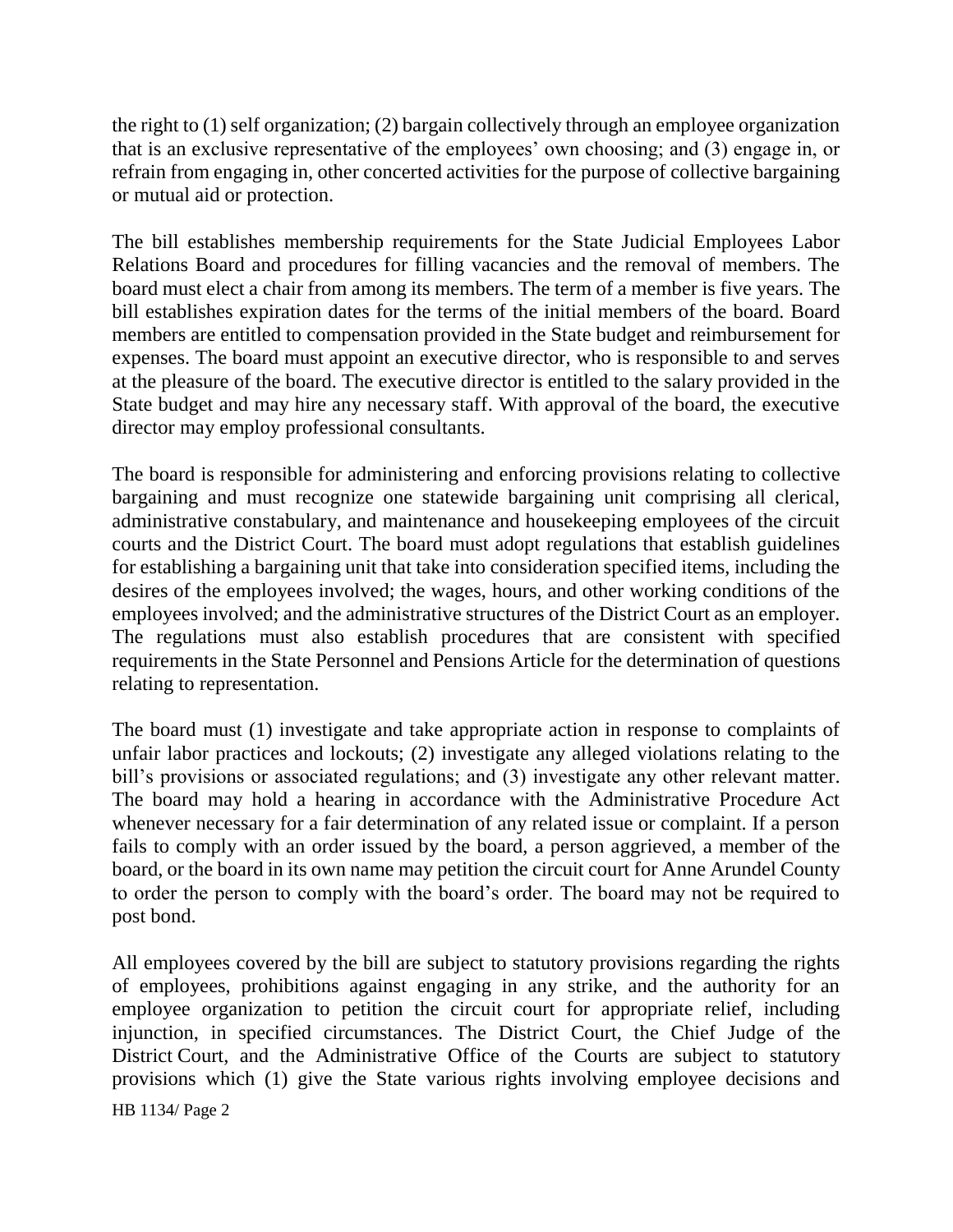operations; (2) prohibit the State from engaging in any lockout; and (3) authorize the State to petition the circuit court for appropriate relief, including injunction, if a strike occurs or appears imminent. Statutory provisions relating to unfair labor practices are also extended to the District Court, the Chief Judge of the District Court, the Administrative Office of the Courts, and the exclusive representative for covered employees.

An employee organization certified as the exclusive representative must (1) serve as the sole and exclusive bargaining agent for all employees in the bargaining unit; (2) represent fairly and without discrimination all employees in the bargaining unit; and (3) promptly file with the board all changes and amendments to the organization's governing documents. The obligation of the parties to engage in collective bargaining must begin on certification of an exclusive representative and include negotiation over the terms of a memorandum of understanding (MOU).

If the parties do not conclude negotiations for the next fiscal year before October 25, on demand of the Chief Judge of the District Court, the Administrative Office of the Courts, or the exclusive representative, the board must conduct a hearing or authorize an arbitrator admitted to the National Academy of Arbitrators to conduct a hearing. The hearing's purpose is to conduct fact-finding to resolve the major issues in dispute and issue a written statement of findings and recommendations as to appropriate terms and conditions of employment.

Collective bargaining must include all matters relating to wages, hours, and other terms and conditions of employment. Collective bargaining may include negotiations relating to the right of an employee organization to receive service fees from nonmembers consistent with statutory provisions. However, the District Court, the circuit courts, and the exclusive representative may not be required to negotiate over any matter that is inconsistent with applicable law and may negotiate and reach agreement with regard to a matter that is inconsistent with applicable law only if it is understood that the agreement with respect to the matter cannot become effective unless the applicable law is amended by the General Assembly.

Negotiations must conclude with an MOU that covers all matters of agreement reached in the collective bargaining process. The MOU is not valid if it extends for less than one year or more than three years. The bill specifies the ratification process of the MOU.

## **Current Law/Background:**

## *Collective Bargaining Generally*

Approximately 28,682 State employees, excluding higher education employees, were covered by collective bargaining rights as of December 2019. Maryland's collective

HB 1134/ Page 3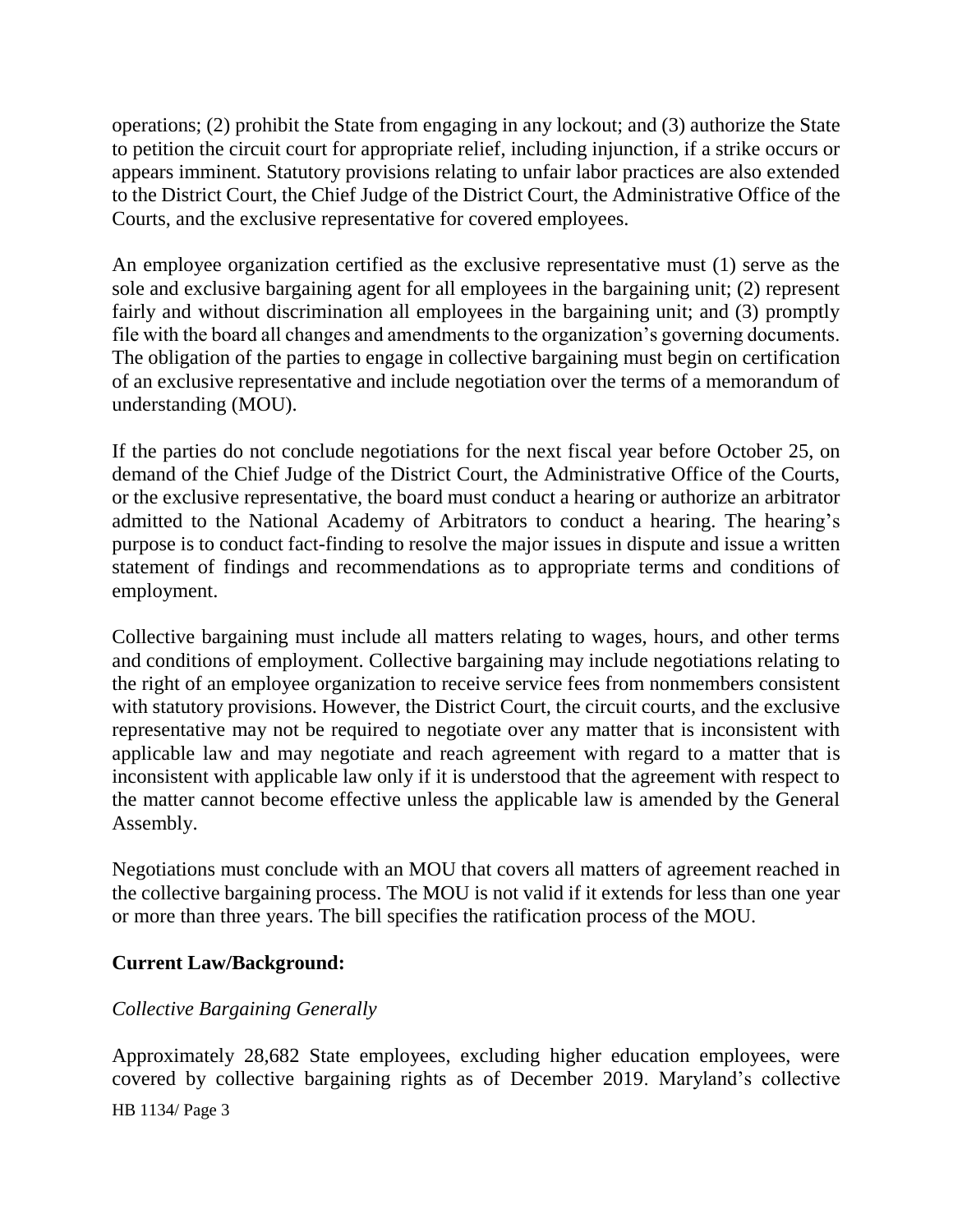bargaining law generally applies to employees of the Executive Branch departments, the Maryland Insurance Administration, the State Department of Assessments and Taxation, the State Lottery and Gaming Control Agency, the University System of Maryland, the Office of the Comptroller, the Maryland Transportation Authority who are not police officers, the State Retirement Agency, the Maryland State Department of Education, Morgan State University, St. Mary's College of Maryland, and Baltimore City Community College, along with specified firefighters for the Martin State Airport and all full-time Maryland Transportation Authority police officers at the rank of first sergeant and below.

Judicial and Legislative branch personnel, in addition to specified Executive Branch employees within the State, do not have these rights, such as elected government officials; political appointees or employees by special appointment; or any supervisory, managerial, or confidential employees of an Executive Branch department.

Exclusive employee representatives must represent fairly and without discrimination all employees in a bargaining unit, whether or not they are members of the organization. They may negotiate all matters related to wages, hours, and other terms and conditions of employment, and the time and manner of access to a new employee program.

The State Labor Relations Board is a five-member independent unit of State government responsible for administering and enforcing the State's collective bargaining law, particularly the establishment of new collective bargaining units and the certification of exclusive employee representatives for those units. In that capacity, the board holds elections for exclusive employee representatives when petitioned to do so and also adjudicates dispute resolution cases related to the collective bargaining process. The State Higher Education Labor Relations Board is responsible for enforcing collective bargaining laws with respect to employees of the University System of Maryland, Morgan State University, St. Mary's College of Maryland, and Baltimore City Community College.

### *State Employees and Service Fees*

State law authorizes collective bargaining with the exclusive representative of a bargaining unit for service fees from State employees who are not members of that exclusive representative. Thus, employees who are in a bargaining unit but are not members of any employee organization generally must pay the service fee if a fee is successfully negotiated. Likewise, employees who are dues-paying members of an employee organization that is not the exclusive representative must also pay any negotiated service fee. Employees may not be required to pay a service fee due to specified religious objections, but instead they must pay up to an amount equal to the negotiated service fee to a nonprofit charitable organization.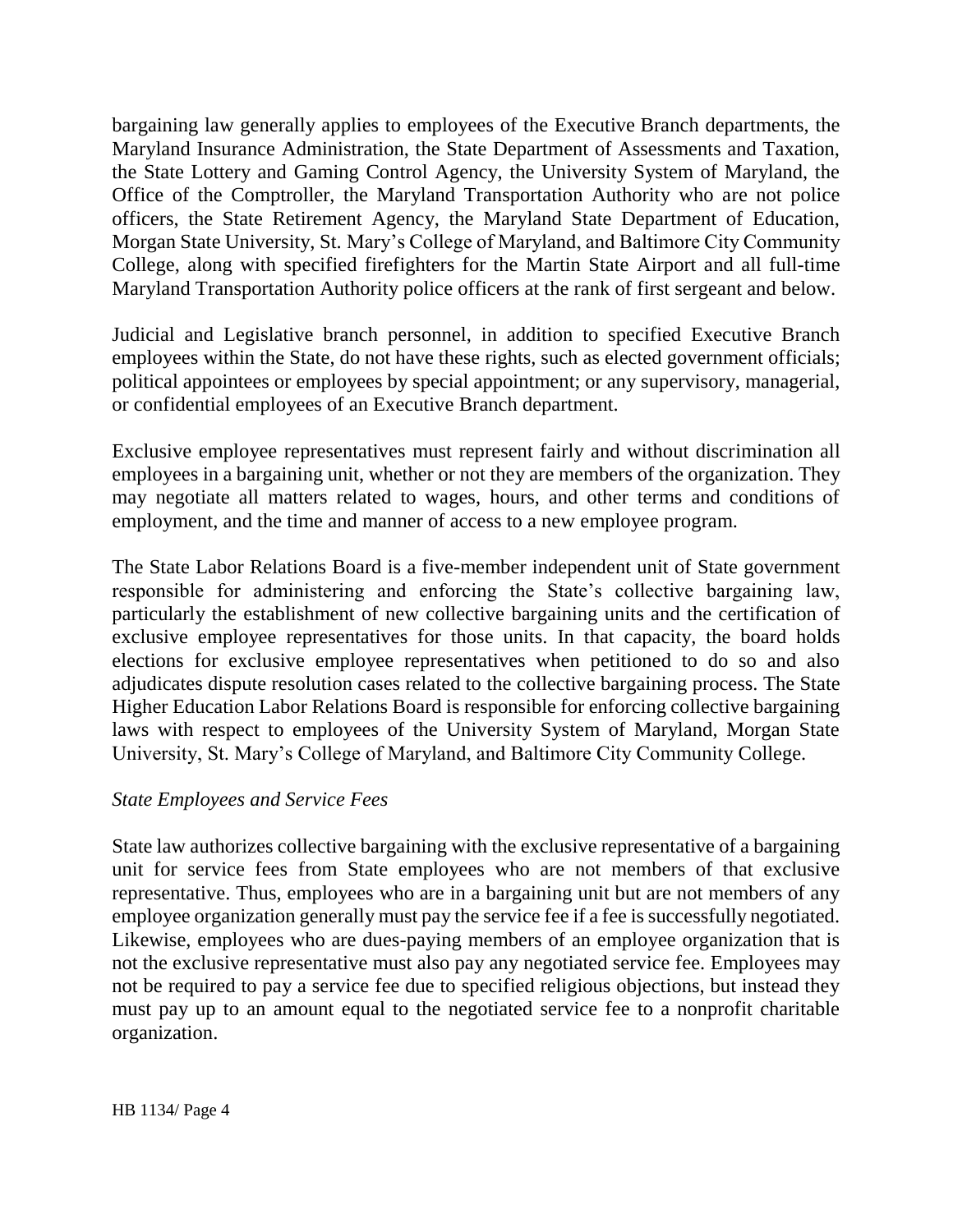However, the U.S. Supreme Court reversed its position in 2018 on the right of a public-sector exclusive representative to collect service fees from nonunion members. In *Abood v. Detroit Board of Education*, 431 U.S. 209 (1977), the U.S. Supreme Court found that, while an exclusive representative could collect a fee from nonunion members, the fee revenues could not be used to support ideological causes not germane to the organization's duties as the collective bargaining representative. In 2017, the U.S. Supreme Court ruled in *Janus v. American Federation of State, County, and Municipal Employees*, 585 U.S. \_\_ (2018) that the state's collection of agency fees from nonconsenting public employees was a violation of the First Amendment and *Abood* is, therefore, overruled. States and public-sector unions may no longer collect agency fees from nonconsenting employees. Consequently, Maryland no longer collects service fees from nonunion members.

POLITICO studied the nationwide impact of the *Janus* court case by reviewing 10 large public-employee unions. It found that those unions lost 309,612 fee payers in 2018. However, all but 1 reported more money at the end of 2018, and membership was up in those unions by 132,312 members. In states without right-to-work laws, the percent of public employees represented by a union decreased by 1.0 percentage point and public unions in those states lost union coverage for 115,625 employees.

**State Fiscal Effect:** General fund expenditures increase by \$420,487 in fiscal 2021, which reflects the July 1, 2020 effective date and assumes a 90-day start-up delay. Conversely, the response of the Judiciary requested more than \$4.75 million for implementation of the bill. The Department of Legislative Services disagrees with the Judiciary's assessment.

This estimate reflects the cost of hiring one executive director, one attorney, and one administrative assistant to staff the newly created State Judicial Employees Labor Relations Board and administer the collective bargaining process. It also reflects the cost of hiring of two labor relations specialists within the Administrative Office of the Courts to handle, among other issues, the negotiation of special circumstances affecting the courts that will inevitably arise as both management and employees adjust to collective bargaining procedures. It includes salaries, fringe benefits, one-time start-up costs, and operating expenses (including costs for board member per diems and mailings to impacted employees).